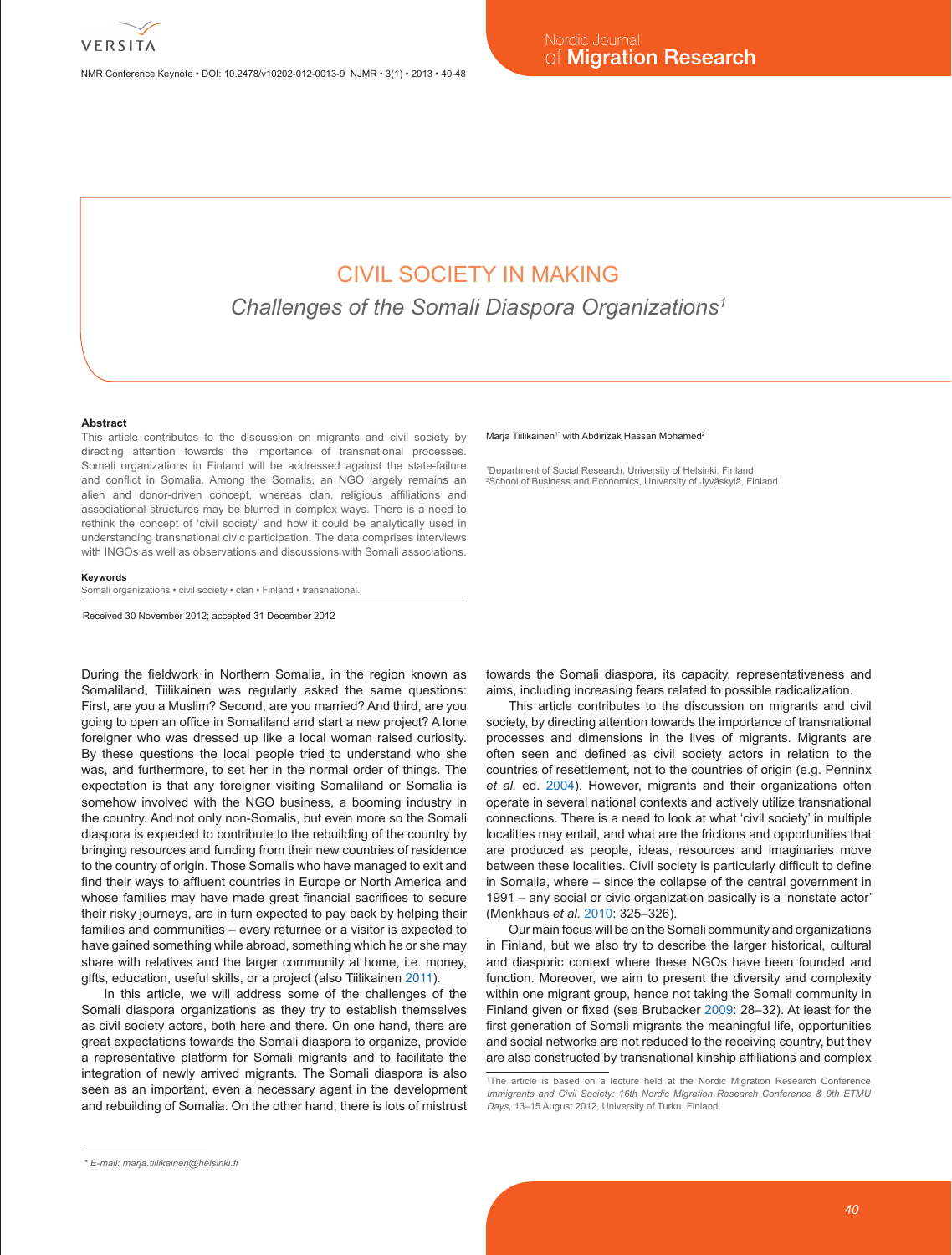political realities in the fragile state of Somalia. In Finland, the Somalis – 14,000 Somali language speakers in 2011 – are not the largest migrant group in the country, but for various reasons they have raised discussion in the public by far the most. They are, however, the largest group with Muslim, refugee and African backgrounds in Finland. The first Somali asylum seeker groups entered Finland in 1990 when the central government of Somalia was about to collapse and the civil war had started. Unemployment rate among the Somalis is high: in 2010, almost 54% of the Somali speaking population was unemployed (Statistics Finland 2012). (It must be noted, however, that the majority of Somali speakers, more than 9700 people in 2010, are outside workforce because they are children, students or mothers who stay at home taking care of small children.) Somalis in Finland have also experienced lots of discrimination: According to a survey conducted in 27 EU-countries, Somalis in Finland were among the 10 immigrant and ethnic minority groups that had experienced discrimination the most – 47% of them reported incidents of discrimination over a period of 12 months (EU-MIDIS 2009).

We argue that in addition to the short history of 'modern' NGOs in Somalia, there are other inside and outside factors that problematize or even impede the creation of strong Somali diaspora associations. These factors relate to the social and cultural organization of the Somali society itself, the long period of conflict and instability in Somalia, and most recently the global war on terror. First, we will give some background information about the civil society in Somalia and its development past twenty years; second, we will discuss the engagement of the Somali diaspora organizations in general in the development and conflict of Somalia, and how they are perceived by the international community; third, we will focus on the Somali associations in Finland and in particular discuss how clan and associational life are interlinked. Finally, some conclusions will be presented.

This article draws from various sources of data: findings of the EU-funded DIASPEACE project, led by Professor Liisa Laakso (Universities of Jyväskylä and Helsinki); interviews of the representatives of some international organizations that Tiilikainen conducted during the 9<sup>th</sup> Horn of Africa Conference in Lund in June 2010 for the DIASPEACE project; as well as discussions and observations during her six months of ethnographic fieldwork in Somaliland in 2005–2011. Finally, Tiilikainen's observations and discussions for the past two and half years with the member organizations of the Finnish Somalia Network as well as Mohamed's experiences and insights gained through his several roles in the Somali organizations in Finland past 20 years will be utilized.<sup>2</sup>

## **1 Civil society and conflict in Somalia**

In the Somali context, the rise of non-governmental forms of associations – NGOs, informal professional networks, political parties and interest groups which organize around issues such as children, women or the disabled – was an outcome of the civil war (Human Development Report 2001: 56.) During General Siyad Barre, who ruled Somalia for 21 years until 1991, it was forbidden to found or run a political or any other organization. The first NGOs were founded in the early 1980s to respond to the Ogaden refugee crisis (Human Development Report 2001: 56). In the late 1980s there were only some 15 local NGOs in the whole country, but in 1995 over 320 NGOs were registered (Little 2003: 47). This development followed

2 Marja Tiilikainen wants to acknowledge Senior Researcher Christine Jacobsen, IMER Bergen, and Dr. Anna Rastas, University of Tampere, for their helpful comments.

the collapse of the state and disastrous famine of 1991–1992. After the state collapse, associations could be founded freely. To found an NGO also became financially profitable as international aid agencies needed local partners. Moreover, NGOs provided for services that public sector did not provide after the state collapse. However, many of the NGOs did not survive for long, because their capacity was low and they remained dependent on the outside funding (Human Development Report 2001: 56–57). Moreover, the whole NGO concept was alien to the Somalis.

The NGOs were mostly established along clan lines. This is hardly surprising, because clan and kinship have been organizing principles in the Somali society. Clan is an extremely complex issue, which can be manipulated and used with dire consequences, but which also creates trust, safety, cultural intimacy, and effective networks. Kinship relationships may be activated when needed, in particular in times of need and crisis. Power sharing between different clans has also been one of the main issues during the prolonged conflict in Somalia. For example, the highly unpopular Transitional Federal Government was formed according to so called 4.5 formula, which means that the four major clans together with the remaining minority clans occupied the key positions in the government. Clan elders have customarily been the core of civil society in Somalia as they have been mediators and authorities in the social and political spheres of the Somali society. Even today, the civil society in Somalia can be characterized as a mix of different elements and structures, comprising local NGOs and Civil Society Organizations (CSOs), other informal social and community groups, professional associations (e.g. teachers, medical doctors, journalists), businesspeople, traditional clan elders and most Islamic movements in the country (Menkhaus *et al.* 2010: 326–328; Shane & Farah 2008: 5, 9).

During the 20-year-conflict in Somalia, NGOs in general, both local and international ones, have been strongly criticized for having used the war for their own benefits: instability and insecurity have created jobs, income and corruption. For security reasons international NGOs have moved their head offices from Mogadishu mostly to Nairobi, where a significant amount of the money, aimed at the Somalia operations, has ended up to international NGO elite and NGO machinery. Local people in Somaliland often complain that they do not know what numerous international, diaspora and local NGOs are really doing; local people just see that seminars are organized at expensive hotels, activities run by NGOs are invisible, and foreigners come and go asking questions but they never seem to come back and contribute to the needs of the people. Local NGOs are often small, inefficient and lacking capacity and resources. In Somaliland, a local researcher criticized:

NGO business becomes elitism! NGOs and politicians are not connected to the people. NGOs have no governance, boards of directors do not exist, they are only names on the paper. They make reports that donors want to have, they use the same reports they have been doing for 20 years. We do not ask hard questions: What do you really do? There is no real civil society. NGOs go and discuss with the government one by one. NGOs have no power base, they exploit the resources. They should have an important role also in following up and guiding the government, but there is no common voice or a platform for advocacy. (Tiilikainen, field notes January 6<sup>th</sup>, 2011.)

In general, the NGO scene in Somalia – as the country itself – is fragmented: During the civil war and instability in Somalia there has been little co-ordination or co-operation between various NGOs as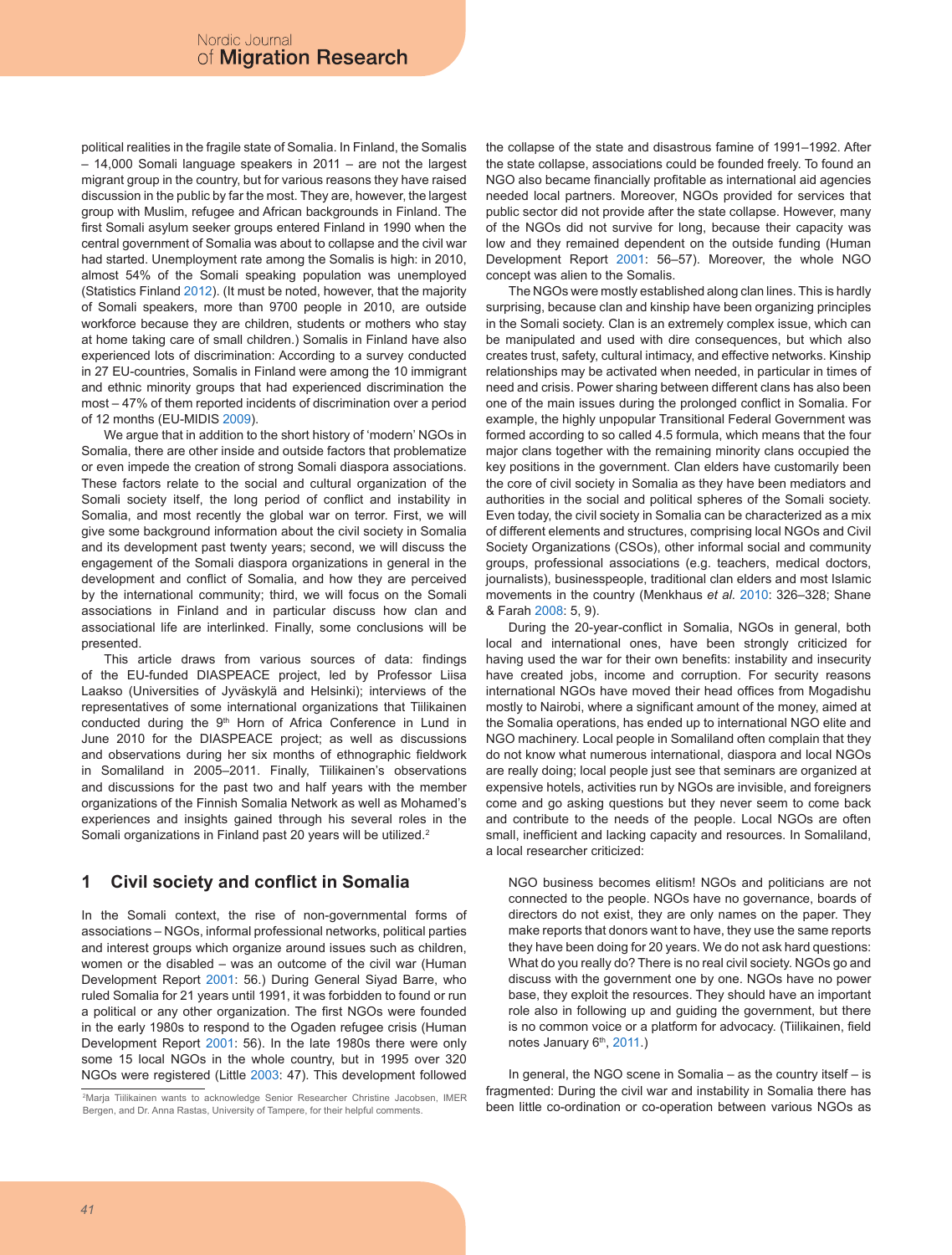many are competing over the funds. Moreover, little cooperation if any has been created between NGOs that work in different regions of Somalia, i.e. Somaliland, Puntland and South and Central Somalia. Having said this, however, it must be mentioned that also umbrella NGOs and CSOs in the different regions have been founded. In particular, women-led organizations have been recognized to have been able and willing to cross clan-divides. This may be due to women's social role as mediators through inter-clan marriage (Quinn & Farah 2008: 7). In general, some of the most powerful NGOs have been managed by women, reflecting the central role of civil society as a platform for Somali women's organization and rights (Menkhaus *et al.* 2010: 329).

It also needs to be emphasized that despite many challenges, there are several competent and committed NGOs in place in Somalia, which have also managed to establish themselves and secure funding from local sources or from the diaspora. These have been crucial in addressing community needs and implementing projects in the most challenging and difficult conditions (see also Human Development Report 2001: 56–57; Quinn & Farah 2008: 10–11). Recently Somaliland has passed a Somaliland Non-Governmental Organisations (NGOs) Law, which aims at coordinating and regulating the local and international NGOs' activities in line with the development plan of Somaliland as well as improving the transparency and accountability of the NGOs (Somaliland NGOs Law 2010).

At the same time as the engagement of the Somali diaspora in Somalia is invaluable, the diaspora is also looked at by locals with some suspicion: For example, members of the diaspora who return to their country of origin are feared to take the good jobs and government positions because they are better educated and networked than the locals are. The diaspora is also seen as culturally different from people who never left Somalia: Those Somalis who have lived several years in Europe, North-America or Australia are believed to have changed their cultural and religious values or adopted new ideas on gender equality, they are seen to behave or dress differently from the local people, and moreover, they may be ridiculed for not mastering the Somali language completely. Any Somali coming from abroad is easily called by a negative label 'dhaqan celis', someone who is being returned to culture. In addition, the diaspora is sometimes perceived by locals as being too clannish and fragmented, in some cases even as warmongers (Abdile & Pirkkalainen 2011: 59–61; Tiilikainen 2011). The international community shares some of the concerns as regards co-operation with the Somali diaspora.

## **2 Somali diaspora, NGOs and engagement in Somalia**

The African Union sees the diaspora as the sixth region of Africa (African Union 2005, in Laakso 2011: 1). The importance of the Somali diaspora with regards to the economy of the country has been acknowledged. For example, the total flow of financial remittances from the Somali diaspora is estimated to be 1.3−2 billion USD annually, of which some 130−200 million USD per year is remitted for relief and development purposes (Hammond *et al.* 2011: 41). Indeed, remittances from the Somali diaspora have been a lifeline for many households during past 20 years. In addition, Somalis have been supporting larger community projects by collecting funds for the rehabilitation of hospitals and schools. Somali diasporic organizations have also been able to raise funds from national governments and donors as humanitarian assistance and for the rebuilding of Somalia. In Finland, for example, several Somali NGOs have received funding from the Ministry for Foreign Affairs for development cooperation projects in Somalia.

International organizations (including the EU, the UN, the African Union and IGAD) consider Somali diaspora as part of the civil society of Somalia. A representative of the EU delegation in Nairobi explained their co-operation with diaspora organizations from the Horn:

... [E]verybody is recognizing the importance of the diaspora and the need to coordinate better with the diaspora. ... [I]n the civil society platform that we are supporting there are many people from the diaspora as well. ... We include the diaspora as civil society actually. But I know that there should be more involvement, more interaction with the diaspora. With, I guess, the same difficulties that we have with the civil society: Diaspora is something which is plural, you have many countries with Somali people living there, you have many political affiliations, you have religious affiliation – we know that some are more inclined to support the opposition, insurgency, radical Islam – some are more towards the government, some are just supporting their families... So, diaspora is something very multiform and a bit vague as well, you know. ... [I]n figures it goes to 1.5 billion sent per year to Somalia, and this is important, this is crucial. ... We don't target diaspora as such, but as part of civil society. (Political Advisor to European Union Delegation to the Republic of Kenya. Lund June  $5<sup>th</sup>$ , 2010.)

On one hand, international organizations and governments regard Somali diaspora as a great potential, which may contribute positively by financial incentives and also by supporting peace building efforts in the fragile state of Somalia (e.g. Abdile 2010; Hoehne 2010; Ibrahim 2010). There are numerous examples of the involvement of diasporic Somalis in peace mediation, recreation of democratic political institutions, as well as capacity building and rehabilitation of the health and educational sectors in Somalia and Somaliland. For international governments and INGOs, the Somali diaspora has in many cases been indispensable, as they master Somali language, have necessary contacts on ground in Somalia and may have been able to visit areas of the country that have been hard to visit by Westerners due to security concerns past 20 years. International community also finds it easy to interact with diasporic Somalis who often are well-educated and who, so to say, 'speak the same language'. As an official of the UNDP described:

They often speak the language that very much resonates with us. They can refer to accountability and transparency and human development, and the language is sophisticated. So, it makes them more approachable. (Country Director, UNDP Somalia. Lund June  $4<sup>th</sup>$ , 2010.)

On the other hand, international community does not really know how to deal with the Somali diaspora, or with Somali diasporas. Fragmentation of the diaspora, lack of one voice, is often mentioned as one of the problems of co-operation with the diaspora. This leads to the key problem of representation – international organizations and governments complain that they do not know with whom they work when they work with the diaspora groups. A representative of UNDP said: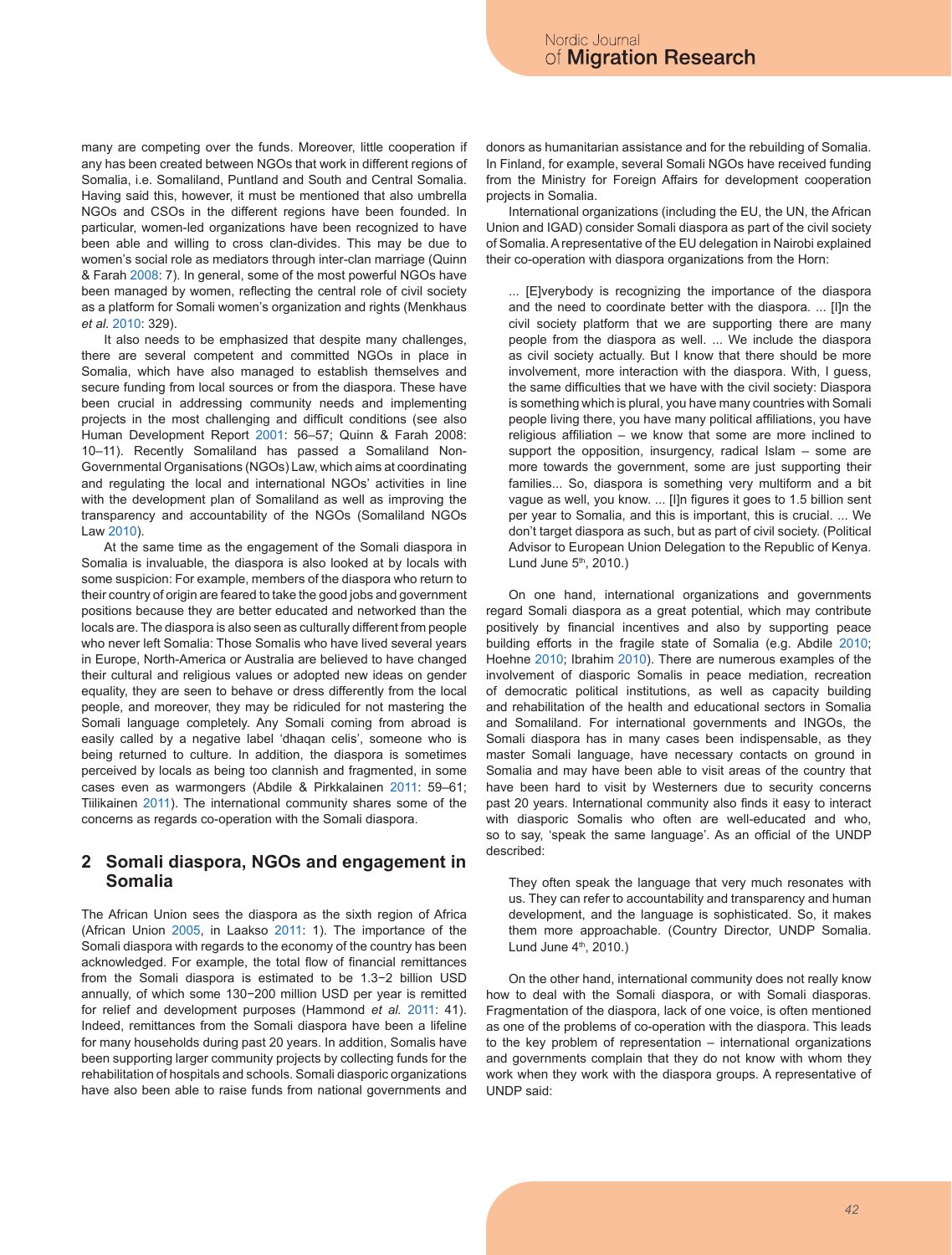Usually it is an individual [who approaches us], who has the backing of some umbrella organization, which is very often very hard for us to know if this is like a briefcase organization, meaning nothing behind it, or whether it is a genuine organization with backing, experience and commitment by large numbers of diaspora. … They say they represent an organization, but they really represent an individual, they want to have job. (Country Director, UNDP Somalia. Lund June 4th, 2010.)

A concern for the international community is that by working with specific diaspora organizations they engage only some individuals, or certain groups and clans, whereas they would like to reach civil society at large. There are also doubts if and to what extent the diaspora really may represent and speak for the people who live in Somalia. Previous UN Secretary-General Special Representative for Somalia warned about those members of the Somali diaspora, 'who have a tendency to hijack the debate on Somalia. They are known as using Somalia crisis for personal advancement. Anyone from diaspora can come and say, I am intellectual.' (Lund June 5<sup>th</sup>, 2010.) Diaspora organizations also often lack resources, skills and expertise to manage funded projects and report them. Moreover, the diaspora groups are not always believed to have accurate knowledge on the situation, conditions and developments on ground in Somalia, but make judgements which are misinformed. For example, an advisor to the African Union, said:

This is one of our main challenges, to really inform them [diaspora] about some of the things that have been achieved. You know, when someone leaves his country, he flees with his/ her own perceived notions. And most of the time when they arrive in the host country, they maintain them. So, if you left your country with the clannist mentality, when you arrived in Kenya or somewhere else, you stay with the same people from the same clan as you. In fact, I would even argue that the people who left Somalia during its worst times, still live in that time. They have not adjusted to current realities. (Advisor to the African Union, AMISOM, Special Envoy for Somalia. Lund June 5<sup>th</sup>, 2010.)

Among the most serious reservations related to possible cooperation with the diasporas and their organizations is that diaspora in general may promote not only peace, but also instability and conflict in the country of origin (e.g. Brinkerhoff 2006). Parts of the Somali diaspora have been supporting insurgents in Somalia, including the Islamic Courts Union (ICU), Hisbul-Islam, and al-Shabaab by, for example, financial assistance (Abdile 2010). Actually, the invasion of Ethiopia in December 2006 widely raged Somalis, and as followed, al-Shabaab gained wide popularity: They were seen by many as freedom and religious fighters and money was also collected among the Somali diasporas to support them. Some of those who initially supported al-Shabaab did so because they primarily wanted to support their clan members – one of the major clans was powerful in the Islamic Courts Union as well as in al-Shabaab. Somali diaspora has also played a role, sometimes unintentionally, in fuelling local disputes and clan conflicts, for example in the contested area between Somaliland and Puntland. Mahdi Abdile has given a couple of examples of these conflicts in his recent article (2010). Mahdi Abdile and Päivi Pirkkalainen (2011) have referred to 'diaspora's dual role' in the homeland conflict. By the words of a diaspora returnee to Somaliland from Finland, whom they interviewed:

Diaspora have founded educational institutions and contribute economically, but they also have a negative role. A lot of civil war happened in Somalia and Somaliland when money to buy guns came from the diaspora. They have two hands: one hand is feeding people, another hand killing people. (Interviewed January 2011, Abdile & Pirkkalainen 2011.)

It is likely, however, that the money which ended up in buying guns, was initially meant for other purposes such as renovating schools and roads.

Finally, over the past years the possible radicalisation of the diaspora has raised concern. There are some unfortunate examples of young Somalis, mainly boys, who have returned to Somalia from the Nordic countries and the North America, joined the fighting groups and become suicide bombers (Laakso 2011). The concerns that these few extreme cases raise, are linked to a wider discourse of securitization of Muslims. Since 11 September 2001, the global war on terror has led to securitization politics with regards to 'failed' states, including Somalia, where no effective government has been in place since 1991 (Verhoeven 2009). Somalia is seen as a seat for radical Islam where terrorist groups such as al-Shabaab may operate (Marchal 2009). This has led to counter-terrorism operations in the region and also Muslims in the 'West' have become 'suspect communities' (Hickman *et al.* 2011) whose movements, connections and possible radicalization have come under surveillance.

One of the concrete impacts of the war on terror on the Somali households and NGOs operating in the region has been the increased mistrust and suspicion towards the remittance organizations known as *hawala*: They are seen as possible channels for money laundering and terrorist financing. In November 2001 al-Baraqaat, the largest and most well-known remittance organization, was closed down under the pressure from the US government. This was a serious blow to the country, which is dependent on remittances. Other money transfer companies such as Dahabshiil quickly took over the market share, but mistrust and increasing efforts to regulate remittances have been present ever since (Cockayne & Shetret 2012: 34–35). In Finland, Dahabshiil is the most popular money transfer company to Somalia, and it has been able to function without disruptions.

## **3 Somali associations in Finland**

In Finland, there is a strong tradition of voluntary associations. It is also easy to found an association – already three people who are over 15 years of age may do that. The chairman and the vice-chairman must, however, be over 18 years old and residents of Finland. In Finland, associations have traditionally taken care of important common issues, for example, organized activities and lobbied for the good of children and youth, seniors, disabled people or environment, as well as organized sports or cultural opportunities. Moreover, associations are an important part of the political life in Finland as also political parties are associations.

Also migrants have noted the freedom of association in Finland and have been active in establishing voluntary associations (Pyykkönen 2005; Saksela 2003). They have realized that a registered association may be a channel to be heard, to have an impact on decisions made by authorities and importantly, to apply for funding. A registered migrant association, like any other association, may apply for funding for, for example, activities that support integration of migrants in Finland or development projects in the country of origin.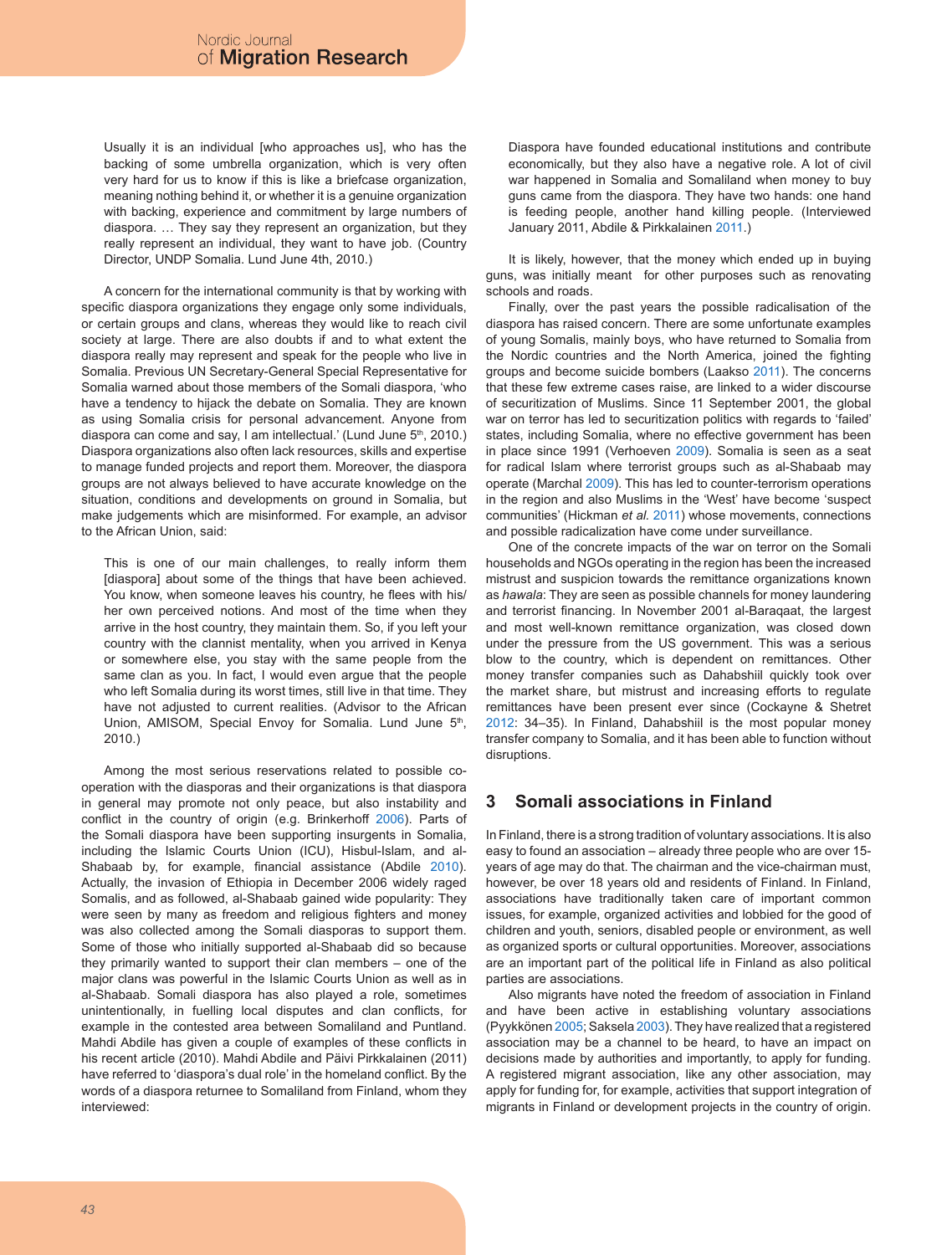Different activities may be funded by ministries, cities, municipalities as well as various foundations (also Guglielmo *et al.* 2010: 44).

Among the migrants in Finland, Somalis have been the most active in founding associations. Since 1990, when the first groups of asylum seekers started to enter Finland, Somalis have founded over 100 associations.3 According to Päivi Pirkkalainen, who is working on her PhD on Somali diaspora associations, in 2010 some 40–50 Somali NGOs were functional and active. The size of the associations varied from some 30 to 900 members, and in most cases the members included also people who resided outside Finland. For example, one of the interviewed organizations, Gannaane, reported that they had some 70 members in Finland, but around 1000 people in other countries (Guglielmo *et al.* 2010: 45–46). The majority of the associations have been registered in the capital region, that is, the cities of Helsinki, Espoo and Vantaa. This is natural as the majority of the Somalis live there. But Somalis have founded and registered associations also in many other towns: For example, several in the towns of Turku and Tampere, and one or two associations may even be found in the towns of Oulu in Northern Finland, and in Kajaani and Lieksa in Eastern Finland, quite far from the capital region.

Associations may have been founded several years before they were registered. According to the Association Database, which is an official register of associations in Finland, the first Somalia-related association registered was Finland-Somalia Association in 1986. It is a friendship association which was originally founded by the Finns who had been involved with development co-operation projects in Somalia in the 1980s. Since 1990 when Somali asylum seekers started to enter Finland, the association's importance and role rapidly increased, and also some newcomers joined it.

The first associations founded by Somali migrants were registered already in 1992: Jaaliya (Somalien Yhdistys Jaaliya) in April 1992 and Somaliland Association (Somaliland Seura) in December of the same year. Somaliland Association exists even today. This was a start for the organization of Somalis in Finland. The number of small associations increased rapidly. Moreover, religious associations and mosques were founded. After their arrival, Somalis in Helsinki joined the Islamic Society in Finland also known as Rabita mosque, founded in 1987 by Muslim migrants, but soon became active in founding new places for worship. Somalis had a central role, for example, in the foundation of al-Huda mosque (Helsinki Islamic Center), which is one of the largest mosque communities in Finland (registered in 1995) and the Islamic Rahma Center, also in Helsinki, registered as a mosque in 1998.

However, most Somalis did not have previous experience of how to run an association, even less so of associational life and regulations in Finland. Therefore, it was difficult for them to administer organizational routines, manage any project funding they might have received or report the use of the money to the donors. Moreover, associations seemed to duplicate their by-laws and plans from each other. Authorities, including that time Ombudsman for Foreigners Antti Seppälä started urging Somalis to find ways to improve the situation and the discussion in the Somali community started. Finally, the first umbrella organization, Somali League in Finland (Suomen Somaliliitto), was founded in 1996. As a result many small associations ceased to exist as their members joined the League. The general aim of the League was to represent the Somali community in Finland, promote the integration of Somalis and to act as a bridge between the Finnish and the Somali communities.

Another umbrella organization named Finnish Somalia Network (Suomen Somalia-verkosto) was founded in 2004. Somali migrants had been actively approaching the Ministry for Foreign Affairs of Finland by a large number of development project proposals, but very few had been granted funding because the Somali NGOs lacked capacity, knowledge and administrative experience. A turning point was a visit of the World Health Organization (WHO) representative in Somalia, Dr. Ibrahim Betelmal, in autumn 2003. He reported about a huge need for help in Somalia and urged the diaspora to return and do more for the country. The idea of creating a cooperation network that would improve the collaboration between different groups and organizations was born.

The Department for International Development Cooperation of the Ministry for Foreign Affairs strongly supported the idea, and they actually funded the Network for 5 years, before the Network was registered in 2009. The Ministry had (and still has) an interest in the Network, because they were willing to support Somalia, but in the unstable political situation the NGO funding was almost the only way to channel the money to the country. The Somali diaspora was regarded as an important partner, because they had cultural competence and contacts inside the country.

The aim of the Network from the beginning has been to increase the number of effective development cooperation projects in Somalia. Another objective is to improve the capacity and skills of the organizations working with development cooperation by offering advice and education. Moreover, the aim is to increase co-operation between the organizations working in Somalia. In November 2012 the Network had 34 member organizations, including 6 established Finnish organizations (e.g. Finn Church Aid and International Solidarity Foundation) and 28 Somali organizations. In recent years at least 10 of the Somali NGOs in the Network have been running several development projects in Somalia with the funding provided by the Ministry for Foreign Affairs of Finland. This kind of a network, concentrating on the development cooperation in Somalia, which has managed to unite different organizations connected to different regions in Somalia, is seemingly unique in Europe.

#### *3.1 The problem of representation – A clan or an association?*

A name of the organization may indicate a motivation behind the foundation of an association. Among the Somali associations there are, for example, associations that have been founded to enhance the development of Somalia and Somalis (e.g. Somali Social Development Association); to promote certain activities such as sports or culture (e.g. Somali Sports League in Finland – Suomen Somali Urheilu Liitto, SSUL); to support activities of certain social groups such as women, youth or parents (e.g. Association of Somali Parents in Espoo – Espoon Somalivanhempien yhdistys; Somaliland Youth Association of Turku – Turun Somalimaan nuorten yhdistys); or to bring together Somalis in a certain neighbourhood (e.g. Somalis of Kontula – Kontulan Somalialaiset): Kontula is a neighbourhood in Eastern Helsinki. Pirkkalainen has identified at least following types of Somali organizations in Finland: development organizations; youth/student organizations; women's organizations; community organizations; multi-ethnic organizations; and professional networks/ organizations (Guglielmo *et al.* 2010: 45).

The issue of clan is not outspoken in Finland: Clans are not touched in the discussions with the Finns, mainly because Finnish people are not believed to understand or know the clan system and its significance. In general discussions between the Somalis,

<sup>3</sup> The search from the Association Register was done by words somali\* and Somalia\*. There are also Somali associations in whose names the Somalia connection is not that explicit (e.g. Golis Women's Association). Therefore, the number of ever registered Somali associations in Finland is not exactly known.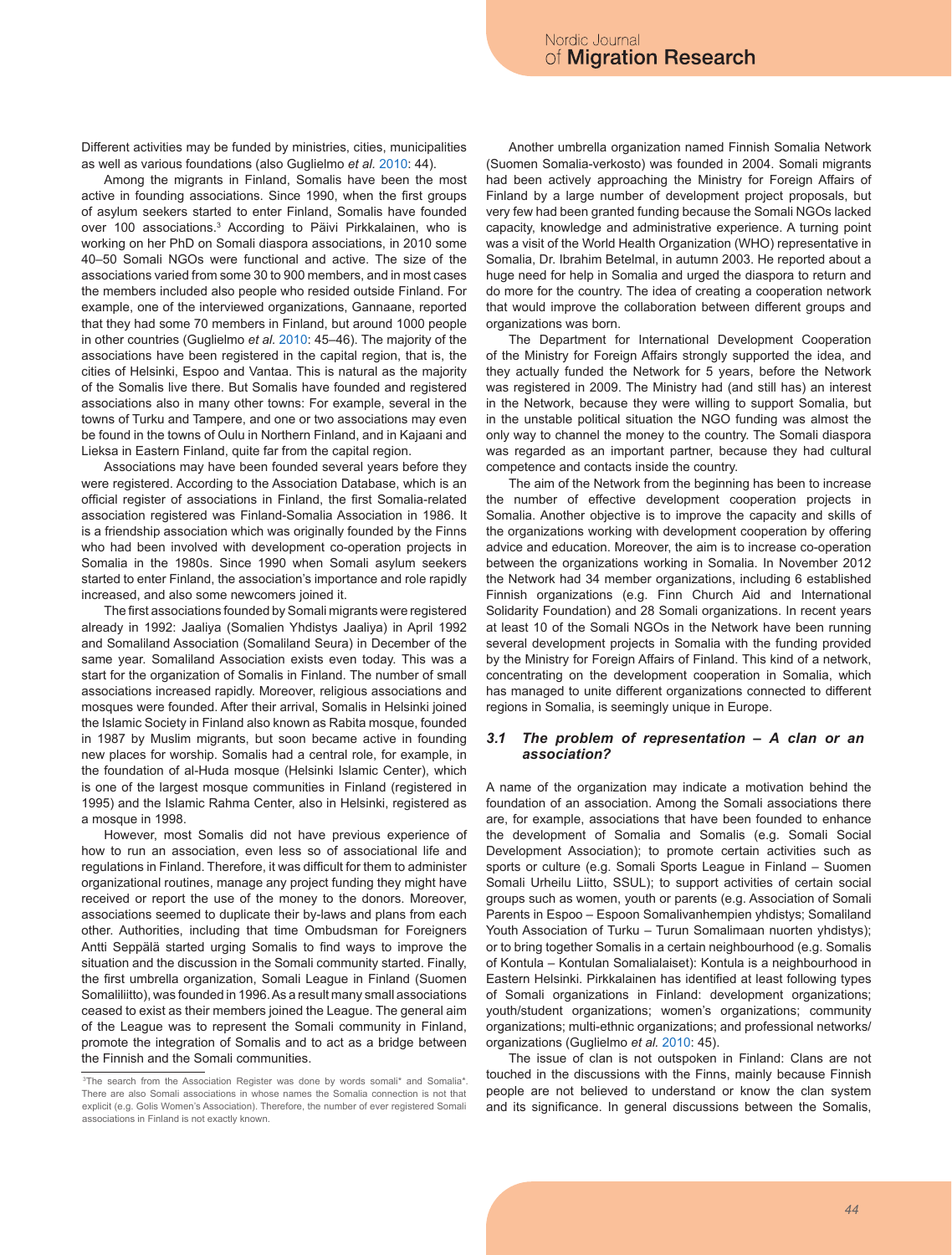particular clans are not explicitly named either because they are still such sensitive issues following the civil war in Somalia. However, clans still play a role in how Somali migrants relate to or trust each other, and how they organize and operate transnationally. When the Somalis in Finland started to organize in the 1990s, the NGOs they founded were clan-based in the sense that the members, leaders and funders often belonged to the same clan. Following the civil war the cohesion of the society had been broken and one's own family and clan were the only remaining social groups that might be trusted, in addition to religious leaders which at that time were believed to recreate the unity of the people. Therefore, many small associations were founded in Finland. Another reason was that like in Somalia, a registered organization was hoped to receive some financial benefits and assets, and even bring livelihood. Also, as the founders and most active members were – and still are – mainly men, associations can be seen as an alternative arena for Somali men, who mostly were unemployed in Finland, to regain their traditional male role in the public sphere and politics.

As the Somali community in Finland is very fragmented, it is not clear who can speak on behalf of and represent the community. Authorities often would like to have a body which could channel the views of the whole community, but so far this kind of a strong body does not exist. A key question is, how and on what grounds a group or an association may represent the Somalis in Finland.

Somali League in Finland has been an attempt to create this kind of a forum. Somali League is frequently turned to by authorities and the media in issues related to integration in Finland. In this sense the League has been successful and recognized, but among the Somalis its position has also been questioned. When the League was founded in 1996, all the major Somali clans in Finland were represented. Finally, in addition to a board, a council of elders (60 persons) was selected, based on the size of each major clan in Finland. Moreover, representatives of the two largest mosques, Rabita and al-Huda, were given their share in the committee. Also a couple of women were actively involved when the League was founded, but they were not included in the nominated committee. It was about power sharing, a founding member explained. To a question that who nowadays may represent Somalis in Finland, he replied:

Somali League represents us Somalis in Finland. All the large clans have been founding it, and even today we think of clan balance when we choose people to the board. The board has been selected by all of us. (Tiilikainen, field notes July 31<sup>st</sup>, 2012.)

Since the foundation of the Somali League the committee has decreased in size, currently comprising 25 seats. It is not named as the 'council of elders' any more, but just as an advisory council. However, the council has remained as a clan-based body. In addition, representatives from the mosques have been included since the very beginning – in particular al-Huda has been actively participating in and following the activities of the Somali League. One example of the importance of religious opinions was a lengthy discussion on whether Somali League should accept or not a significant funding it had been granted by the Finland's Slot Machine Association (RAY). The problem was that the Slot Machine Association raises funds through gaming operations and some of the Islamic scholars opinioned that this kind of money was *haram*, forbidden, according to Islam, and therefore should not be used.

When the council members are selected, certain criteria, apart from the clan background, are considered: age – as the representative council member should not be too young; good reputation – as the elected person should be moral and respected from the religious point of view (e.g. he/she should not use alcohol or identify too strongly with the clan background); and the person should also have some educational background or other useful knowledge and experience. Women may become members of the executive committee and advisory council, but only a handful of women have been interested in these positions. This also reflects the clan-based male-dominance and traditional hierarchical structures of the association.

Political divisions and tensions reflect in the organizational life. When the Somali League was founded, all the major Somali clans were represented, including those originally inhabiting the Somaliland area. Since a couple of years the Somalis and associations in Finland who identify themselves as Somalilanders have withdrawn from the Somali League. The reason is that the Somali League has a nationalistic agenda and supports the unification of all Somalis under one flag. This is unacceptable for those Somalilanders who support independent Somaliland, as they feel that Somali League cannot represent them.

In the Finnish Somalia Network, the other umbrella organization of the Somalis, the representation has been solved a bit differently. In the Network the members are not individuals, but organizations. Moreover, the member organizations are not only Somali organizations, but also Finnish organizations. At the board, in 2011 there were representatives of 8 member organizations, out of which 5 were Somali and 3 Finnish associations. The chairperson of the association is a Somali woman. The participation of women in the activities of the Network is encouraged, but the number of active Somali women is small. When selecting new Somali associations to the board, an issue to be considered is the previous experience and history of a candidate association. In addition, the area where the association is linked to in Somalia is important, because the Network wants to cover and have access to as a wide area in Somalia as possible. This means including representatives from organizations that work in different areas and political regions in Somalia – basically it also means including representatives from different clans, although normally it is not said aloud.

The Finnish Somalia Network makes an effort to remain politically neutral, and it has managed to attract member organizations from all regions in Somalia, including Somaliland. The presence of Finns and Finnish organizations also neutralizes the atmosphere and helps to increase collaboration towards a common goal, that is, the development of Somalia. However, political disagreements and clan conflicts in Somalia are sensitive issues that at times create tensions within the Network, and therefore, sensitive topics and discussions are avoided when possible.

Although many Somali associations originally have been founded around a clan, it is not justified to claim that they would be (exclusively) clan-based. Indeed, the associations strongly criticize the use of the clan-factor in politics or associations and often claim that clan does not have any importance for them. The activities of the associations are said to be open to everyone, also the membership has widened to include people from other clans and regions – even Finns – and the money is collected from different sources, not only from one clan. Moreover, there are associations that clearly have been founded for joining, for example, certain professionals such as people from the health sector (also Guglielmo *et al.* 2010: 48).

However, for the individuals and associations that conduct development projects in Somalia, clan and regional affiliations are still significant. In practice, during the 20-year-long instability in Somalia, clan roots in a certain area in Somalia have been instrumental in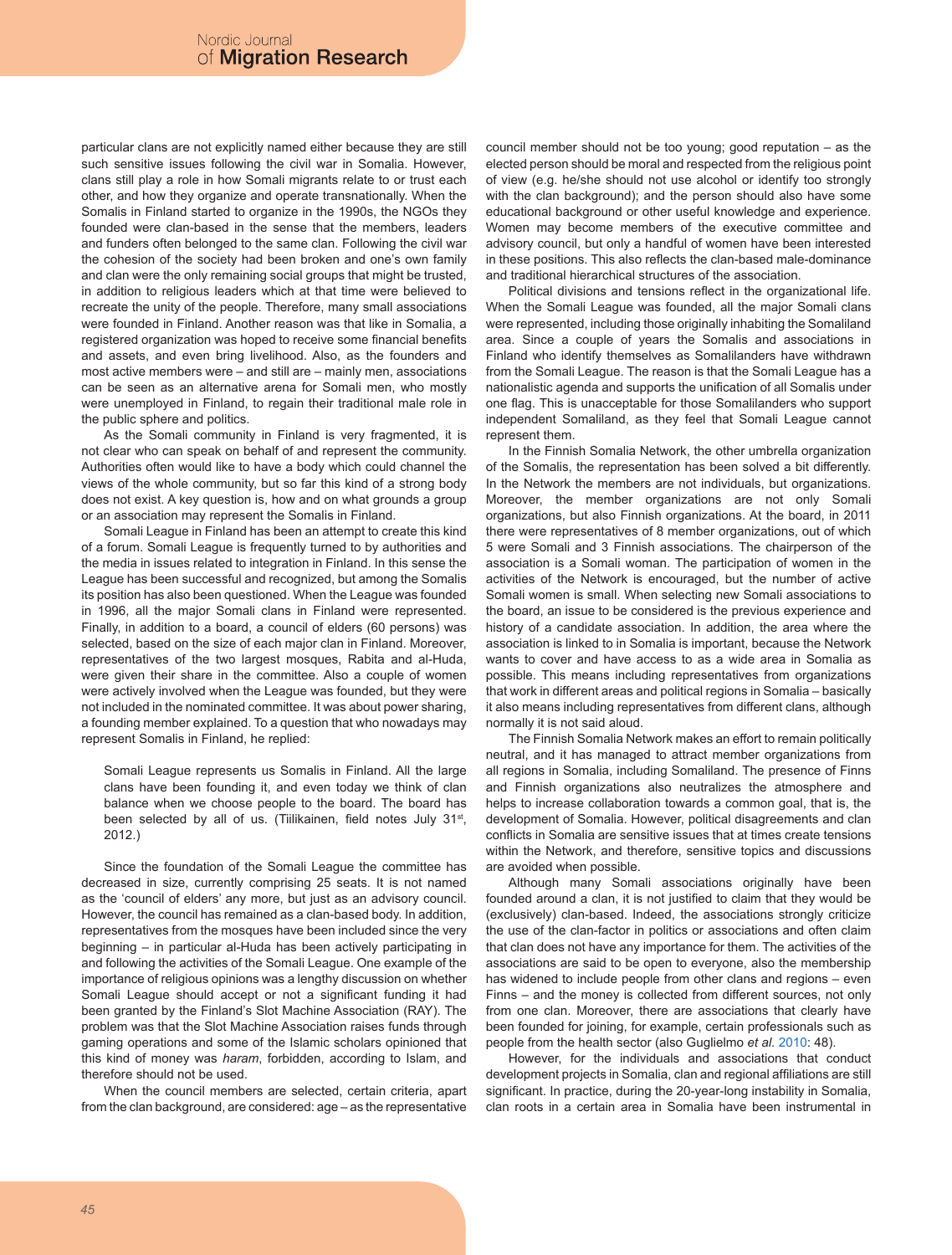providing access to implement development projects. The Somali diaspora NGOs have mainly been running projects in areas where their family lineages are rooted. Clan affiliations create trust networks that make it possible to send money and implement projects without being there all the time. Even travelling and monitoring the projects inside Somalia has been possible once the clan has been able to provide necessary protection and safety. On the reverse side are situations, when a Somali from the diaspora is not able to travel to a certain area in Somalia during a clan conflict: A diasporic Somali, automatically counted as part of a (fighting) clan, would be an evident target for killing or kidnapping.

Clan membership may complicate the implementation of a development project also otherwise. Whether a person wants it or not, in the Somali context a person is automatically seen as part of his/her clan. It is like an address or a hallmark which helps to know who a person is. Some of the members of the Finnish Somalia Network who have been running projects in Somalia have told how their clan members may find it difficult to understand when a Somali coming from Finland tries to promote good practices in the projects funded by the Foreign Ministry and hire project staff in an open and competitive manner, instead of hiring a relative. Also in Finland, a Somali or his/her actions may easily be interpreted from a clan framework (for example, why a person has been invited to an event or not), even though in reality the clan had not played any role in a given action.

But an NGO may also be used as a way to support one's own family and clan. Once a family- or a clan-based organization in Finland has managed to secure funding for a project in Somalia, it may help relatives by employing them in the project. This will decrease the amount of personal remittances that otherwise should be sent to relatives in Somalia. Moreover, a successful diaspora NGO and positive image locally in Somalia may be used to gain a certain status, for example a position in the Somali politics.

### **4 Conclusions**

Somalis in Finland have actively organized and founded numerous associations. Founding an association has been motivated by the need to influence issues relevant to the Somalis both in Finland and in Somalia. Many organizations are active on both fronts – they conduct activities that may ease the life and integration of the Somalis in Finland, and also support peace-building and development efforts in Somalia.

The authorities in Finland and other countries with Somali populations have welcomed the organization of Somalis as this in principle is believed to ease communications with the fragmented community. Somali and other migrant organizations are encouraged by municipalities and ministries to develop their administrative structures and routines further, and in the future take a larger responsibility on the service provision for migrant populations. Also international community has acknowledged the contributions that the Somali diaspora has done for the development of Somalia, and they try to find ways how to utilize them and enhance the collaboration even more. Transnational networking capacities and skills, including successful fundraising from multi-local communities for families and projects in Somalia, are among the acknowledged strengths of the communities.

At the same time as the diaspora is seen as an important agent in the development and rebuilding of Somalia, it is also increasingly framed as potentially 'suspect'. This dual standing may impede

the inclusion of Somali migrants as civil society actors. The first investigation into Somalis in Finland regarding suspected terrorism funding and recruitment started in September 2011. The case came as a big surprise to the larger Somali community in Finland and many found it hard to believe that anything criminal had happened. The case, however, worries many people as they fear that anyone who remits money home may easily be labeled as a terrorist – even when the receiver is a family member, one can never know for sure where the money in Somalia ends. Moreover, the policies aimed at the securitization of Islam, counter-terrorism policies and profiling of Somalis or Muslims in general may increase the sense of insecurity among the families, and even increase the risk of radicalization. However, so far the Somali community seems to trust that Finland is a state ruled by law where everyone will be treated according to law and justice.

Somali NGOs in Finland have gradually learnt to better manage associations according to laws and regulations, but there is still plenty of space for improvement. Somali NGOs struggle with the same issues as any other association: The number of active members is small, voluntary work is difficult due to family and income related obligations and worries, and the funding of associations is unsecure. In addition, Somali NGOs face other challenges, which may explain why they remain weak as civil society actors in Finland: short history and experience of NGOs in Somalia; lack of skills and capacity; unrealistic expectations regarding income or job security that an NGO could provide – once it becomes clear that an NGO does not provide them, but demands a lot of voluntary work, the motivation decreases; clan and political divides within the community, resulting to many small associations, mistrust and lack of co-operation; and the diasporic life itself which entails commitments, compelling relations and interests both in the receiving country and the country of origin.

In Finland and many other Western countries NGOs and civil society organizations have an established role as platform for active citizenship. Among the Somalis, however, an NGO largely remains an alien and donor-driven concept. A closer look at the Somali diaspora organizations reveals in how complex ways kinship, clan, religious affiliations and associational structures may be utilized and blurred. Founding an association may have been a way particularly for the first generation Somali refugee men to regain self-esteem and social status in the public sphere, both in Finland and in Somalia. It remains to be seen if the second generation will be likewise active.

Clan elders and religious leaders are still respected and listened to among the Somalis. Therefore, for those who need to find 'representatives' of the Somali diaspora community, it may be wise, on one hand, to approach the community on a wide front, including NGOs, religious authorities and some respected individuals and clan representatives in the community. On the other hand, traditional clan-based and patriarchal institutions may exclude women and the younger generation. Therefore, their participation has to be particularly searched for and encouraged.

For the Somali diaspora, learning about and adapting to new organizational structures and decision-making mechanisms may also be protecting and empowering. Those Somalis, who want to take distance to political and clan tensions in the community, or those groups such as women who may not get their voice directly heard in the traditional structures, may find the Finnish association law and decision-making procedures as good tools to more equal, transparent and neutral collaboration and advocacy. Co-operation with the Finns in the associations has been mutually enriching and educating, and for example in the Finnish Somalia Network increased trust between different member organizations.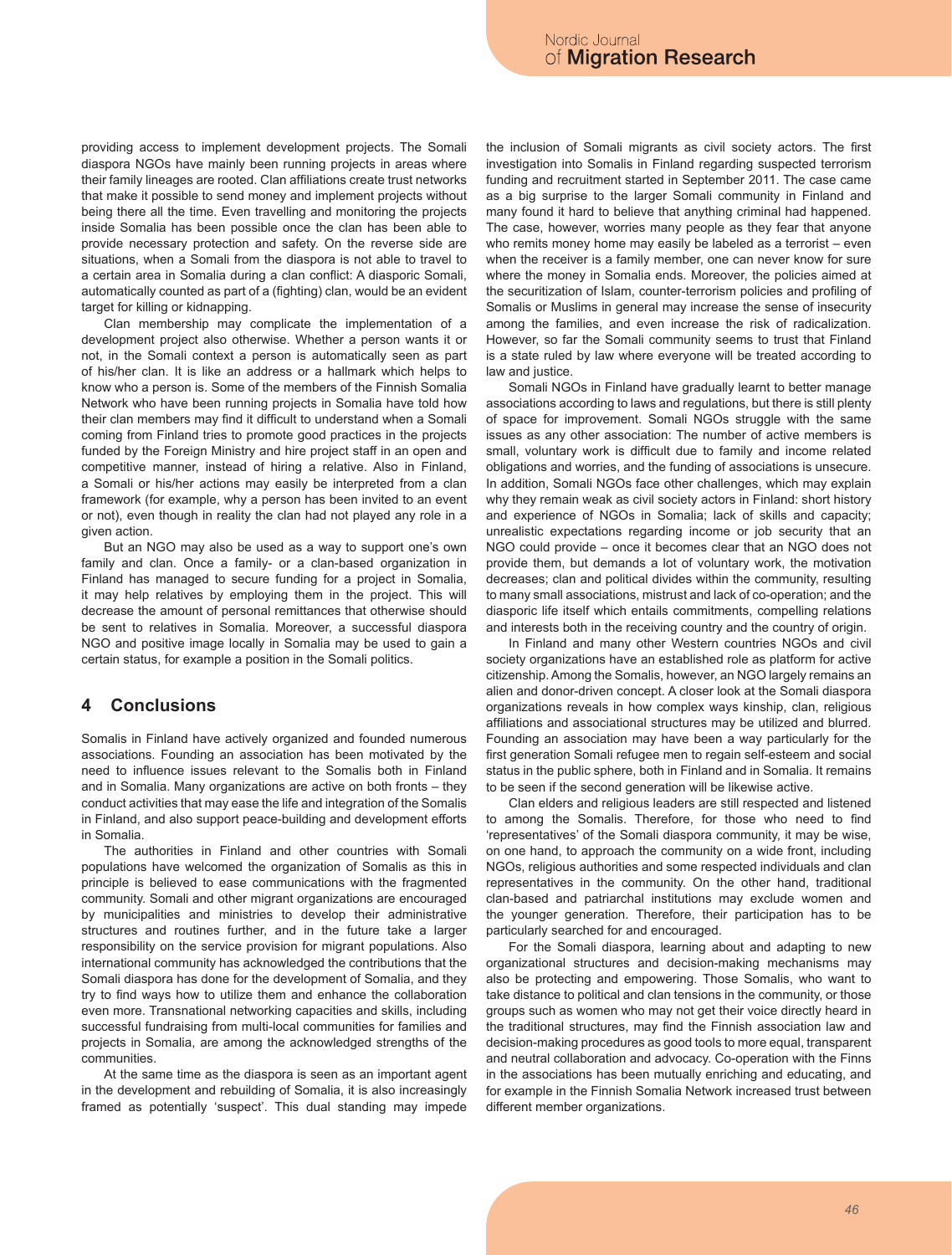Finnish authorities are likely to regard the foundation of migrant associations and participation in organizational life as sign of successful integration and positive activity in the civil society. From a Foucauldian perspective, migrant associations and their regulation may even be seen as a way for a nation state to govern, control, 'normalize' and even securitize migrants (e.g. Pyykkönen 2007). Through the example of the Somali diaspora associations, however, the question of civil society widens across national borders and habitual civic actors. It suggests a need to rethink the concept of 'civil society' itself and how it could be analytically used in understanding transnational, socially and culturally structured civic participation and agency. Finally, the complexities of the lives of Somali migrants, the various (multi-local) affiliations and social ties that they have, as well as internal struggles for representation and power presented in this article call for careful analysis on migrant groups and their internal heterogeneity.

**Marja Tiilikainen** (PhD, Adjunct Professor in comparative religion) works as Academy Research Fellow at the Department of Social Research, University of Helsinki. She has conducted long-term research on Somali migrants and carried out ethnographic research in Finland, Northern Somalia and Canada. In particular, she has researched transnational families, everyday Islam and experiences of illness and healing. Her recent publications include articles in *Medical Anthropology* (2011, together with Peter Koehn) and in the edited book *Medicine, Mobility and Power in Global Africa* (Indiana University Press 2012)

#### **References**

*Abdile, MA 2010, Diasporas and their role in the homeland conflicts and peacebuilding: The case of Somali Diaspora. DIASPEACE, Working Paper No. 7. Available from: <https://jyx.jyu.fi/dspace/ handle/123456789/36874>. [Last accessed 28.11.2012].*

- *Abdile, MA & Pirkkalainen, P 2011, 'Homeland perception and recognition of the diaspora engagement: The case of the Somali Diaspora', Nordic Journal of African Studies, vol. 20, no. 1, pp. 48–70. Available from: < http://www.njas.helsinki.fi>. [Last accessed 28.11.2012].*
- *African Union 2005, Report of the Meeting of Experts on the Definition of the African Diaspora, 11.–12.4. 2005, Addis Ababa, Ethiopia.*
- *Brinkerhoff, JM 2006, 'Digital diaspora and conflict prevention: the case of Somalinet.com', Review of International Studies, vol. 32, no. 1, pp. 25–47.*
- *Brubaker, R 2009, 'Ethnicity, race, and nationalism', Annual Review of Sociology, vol. 35. pp. 21–42.*
- *Cockayne, J & Shetret, L 2012, Capitalizing on trust: Harnessing Somali remittances for counterterrorism, human rights and state building. Center on Global Counterterrorism Cooperation, Goshen, IN. Available from: <http://www.globalct.org/ resources\_publications\_CapitalizingonTrust.php>. [Last accessed 28.11.2012].*
- *EU-MIDIS 2009. European Union Minorities and Discrimination Survey. Main Results Report. European Union Agency for Fundamental Rights. Available from: <http://fra.europa.eu/*

**Abdirizak H. Mohamed** is Doctoral Student at the School of Business and Economics, University of Jyväskylä. His main research fields include diversity issues of human resource management and leadership, diaspora and their associations, responsible management and ethics, and culture and organizations. He is Chair of the Finnish African Diaspora Platform for Development, and former Chair of the Finnish Somalia Network (3 years) and Somali League in Finland (5 years). His latest article (together with Jussi Leponiemi) 'Immigrant workers' induction training in Finland: case Petmo project', was published in *Management of Environmental Quality: An International Journal* (2009).

### **Notes**

- The article is based on a lecture held at the Nordic Migration Research Conference *Immigrants and Civil Society: 16th Nordic Migration Research Conference & 9th ETMU Days*, 13–15 August 2012, University of Turku, Finland. 1.
- Marja Tiilikainen wants to acknowledge Senior Researcher Christine Jacobsen, IMER Bergen, and Dr. Anna Rastas, University of Tampere, for their helpful comments. 2.
- The search from the Association Register was done by words somali\* and Somalia\*. There are also Somali associations in whose names the Somalia connection is not that explicit (e.g. Golis Women's Association). Therefore, the number of ever registered Somali associations in Finland is not exactly known. 3.

*en/publication/2012/eu-midis-main-results-report>. [Last accessed 16.12.2012].*

- *Guglielmo, M, Mezzetti, P, Otieno Ong'ayo, A, Pirkkalainen, P, Schmitz-Pranghe, C & Warnecke, A 2010, Diaspora and peace: A comparative assessment of Somali and Ethiopian communities in Europe. DIASPEACE, Working Paper No. 2. Available from: <https://jyx.jyu.fi/dspace/handle/123456789/36874>. [Last accessed 28.11.2012].*
- *Hammond, L, Awad, M, Dagane, AI, Hansen, P, Horst, C, Menkhaus, K & Obare, L 2011, Cash and compassion: The role of the Somali Diaspora in relief, development and peace-building. Report of a Study Commissioned by UNDP Somalia. Available from: <http://www.so.undp.org/docs/Cash%20and%20compassion. pdf>. [Last accessed 28.11.2012].*
- *Hickman, MJ, Thomas, L, Silvestri, S & Nickels H 2011, 'Suspect Communities'? Counter-terrorism policy, the press, and the impact on Irish and Muslim communities in Britain. A Report for Policy Makers and the General Public. London Metropolitan University. Available from: < http://www.city.ac.uk/\_\_data/ assets/pdf\_file/0005/96287/suspect-communities-reportjuly2011.pdf>. [Last accessed 28.11.2012].*
- *Hoehne, MV 2010, Diasporic engagement in the educational sector in post-conflict Somaliland: A contribution to peacebuilding? DIASPEACE, Working Paper No. 5. Available from: <https:// jyx.jyu.fi/dspace/handle/123456789/36874>. [Last accessed 28.11.2012].*